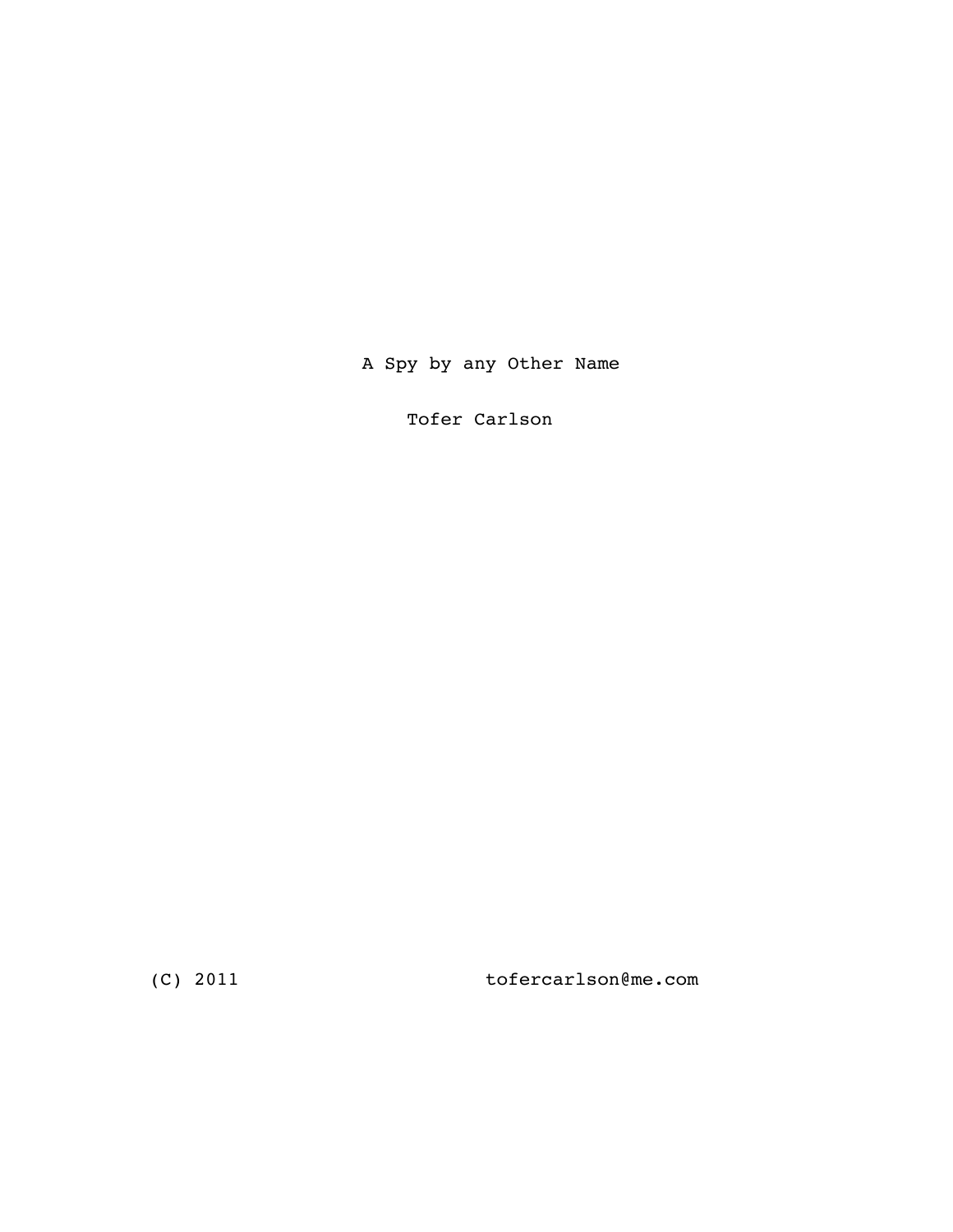|        | Cast of Characters                                                                                                       |
|--------|--------------------------------------------------------------------------------------------------------------------------|
| ERIC:  | Male, age indeterminate,<br>wears formal clothing and<br>perhaps glasses. A square,<br>but not to the point of<br>farce. |
| MARTA: | Female, age indeterminate, a<br>spy.                                                                                     |
| SAM:   | Agent 23, age indeterminate,<br>a spy. Marta's superior.                                                                 |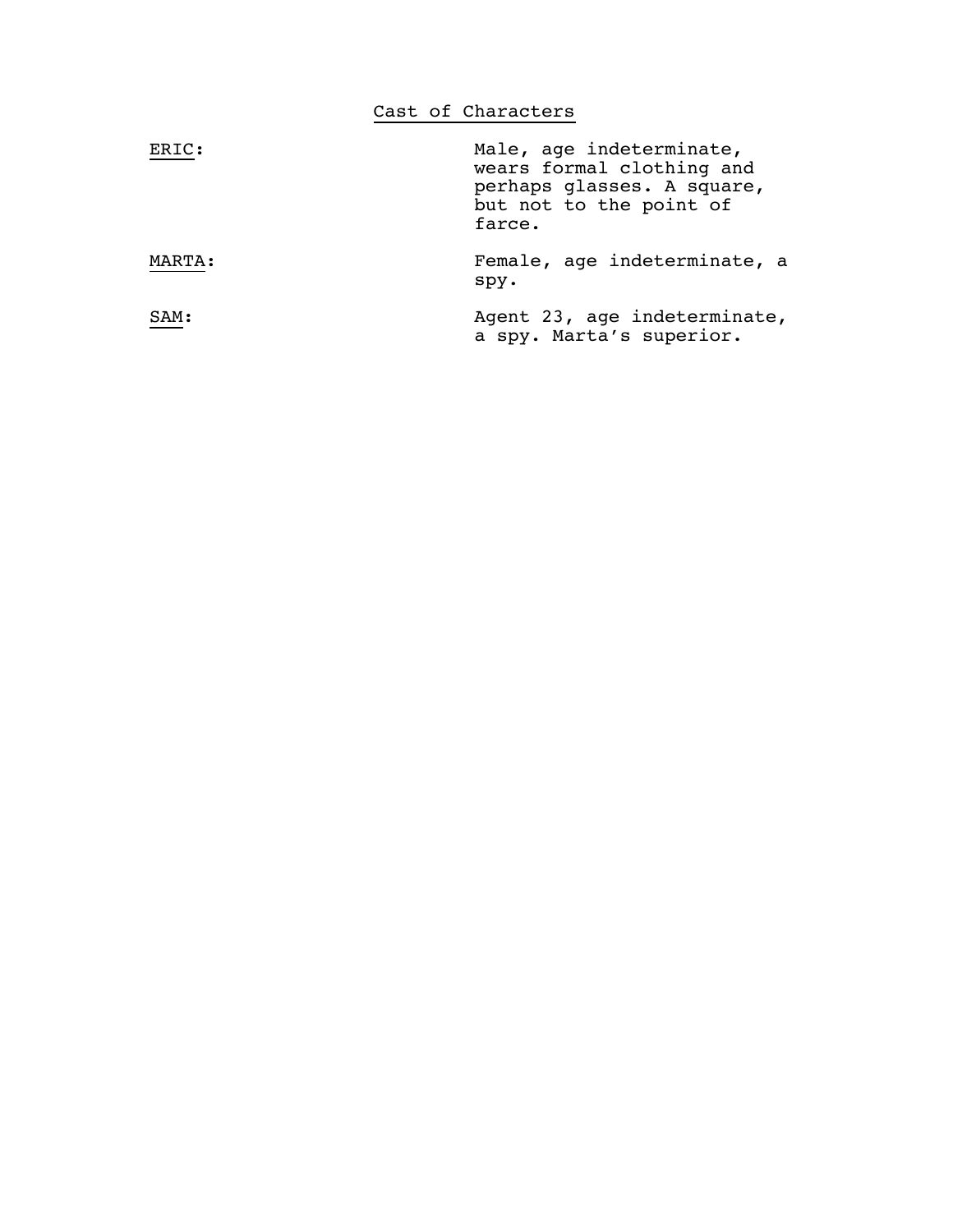*The stage is empty except for: three cubes set as a park bench, a tree; SAM is preset, hidden from view of the audience, but as close to ERIC as is possible.*

Lights come up as ERIC enters with a bag lunch<br>containing a sandwich, an apple and a box of<br>Yoohoo. He walks to the bench, opens his lunch<br>and carefully sets it out next to him on the<br>bench. He spreads a napkin on his lap

ERIC sighs, takes a bite of his sandwich, and<br>smiles. MARTA enters, sneaking up to hide behind<br>the tree (it does not hide her). ERIC tries not<br>to notice. MARTA is impressed with herself, and<br>desires to communicate with her

### MARTA

 (*Touching her ear*) I've got a visual, sir. (*beat)* No, sir. There's no risk of exposure. (*beat)* Just one, sir. (*beat)* That won't be necessary, sir. He's just eating his lunch. (*beat)* Sir, I don't know what kind of sandwich he's eating. (*beat)* No. I don't know, sir. (*beat)* Understood. Agent out.

 *MARTA returns to very obviously hiding behind the tree, and pulls out some kind of elaborate gadget that she proceeds to point at the audience and attempt to take a reading. She looks puzzled. During this, ERIC continues to eat, but is finding it hard to focus, and begins watching MARTA do whatever it is that she is doing. ERIC should look awkward and confused, but he doesn't stop eating his sandwich.*

*MARTA drops the elaborate gadget and gasps.*

### MARTA

It can't be!

### ERIC

Are you OK?

*MARTA gasps again.*

#### MARTA

How did you see me?

### ERIC

Excuse me?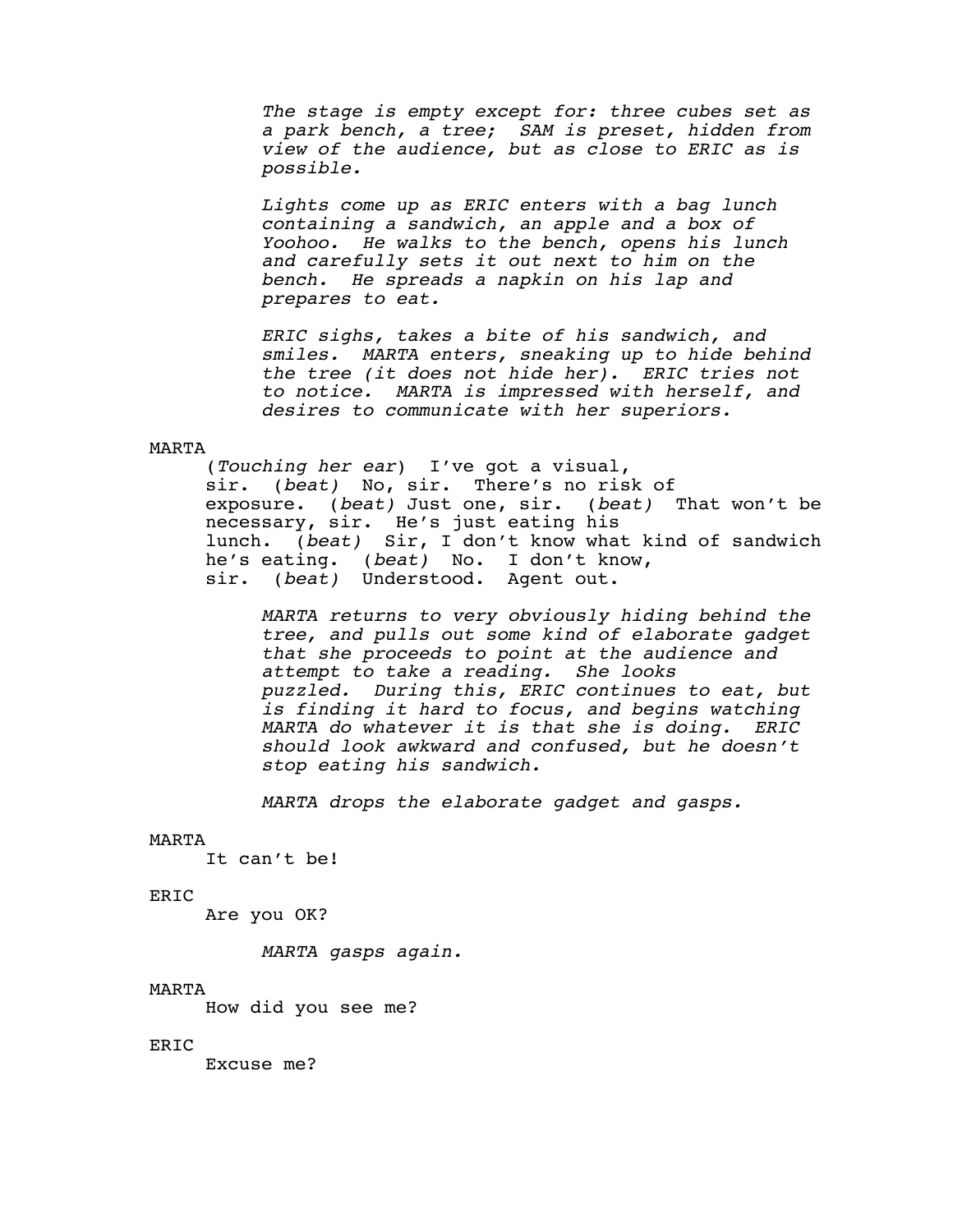What are you doing?

### MARTA

Are you my contact?

### ERIC

I have no idea what you're talking about.

### MARTA

Right! Umm... The sky is terribly... cloudy... today.

*MARTA nods knowingly, having just given her passphrase.*

### ERIC

(*Looking up*) Actually, it looks pretty clear to me*.*

### MARTA

 (*Confused*) What? No. The sky is terribly CLOUDY today. (*She winks, and continues to nod knowingly, giving ERIC 'the eye')*

### ERIC

 I think you're confusing cloudy with something else. I don't see a single one.

### MARTA

 No. Listen to me closely. (*She jumps up to sit next to ERIC on the bench)* The sky is terribly CLOUDY today.(*beat)* The sky is terribly cloudy TODAY? (*beat)* The SKY is terribly cloudy today?

### ERIC

Ummm...

### MARTA

Nothing?

### ERIC

(*Shakes his head slowly*)

#### MARTA

 (*Defeated*) OK. When I say: The sky is terribly cloudy today, you say: But the penguins are still singing.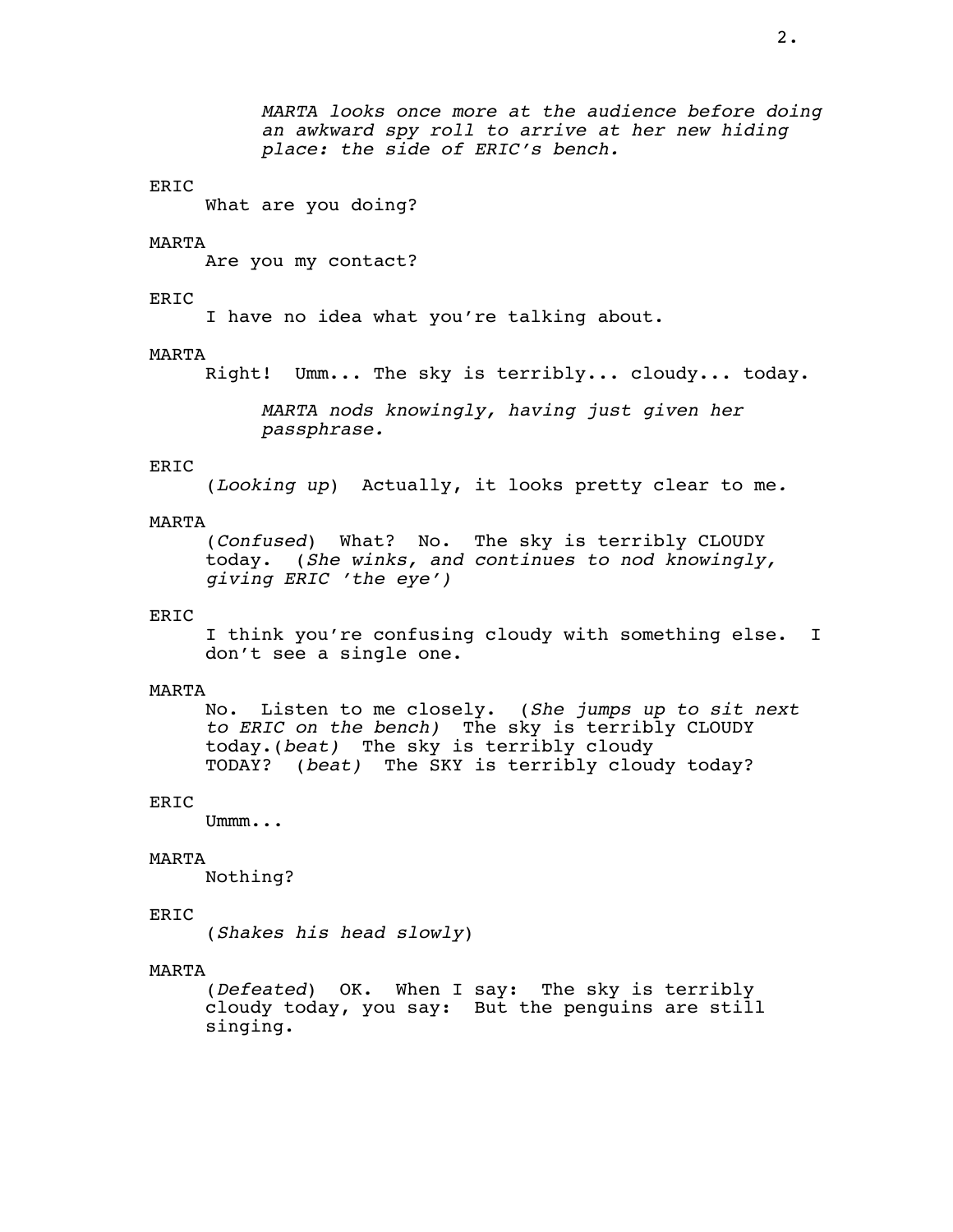Penguins?

### MARTA

 It's your half of the passphrase. That's the only way to let me know that you're my contact.

# ERIC

 Contact? I'm sorry, I really have no idea what you're talking about.

### MARTA

 Jeez Louise! You're supposed to remember these things.

# ERIC

That the penguins are singing?

### MARTA

Right! But say it after I say my half!

# ERIC

OK...

# MARTA

The sky is terribly cloudy today.

### ERIC

(*beat*) Now I say the thing about the penguins?

### MARTA

YES! (*beat)* Well?

### ERIC

Well, what?

### MARTA

Say your half!

### ERIC

OK! But the penguins...are still... swimming?

### MARTA

 (*sighs*) It's singing, but that's close enough. Do you have the files?

## ERIC

(*unsure)* The files.

### MARTA

Good... can I have them?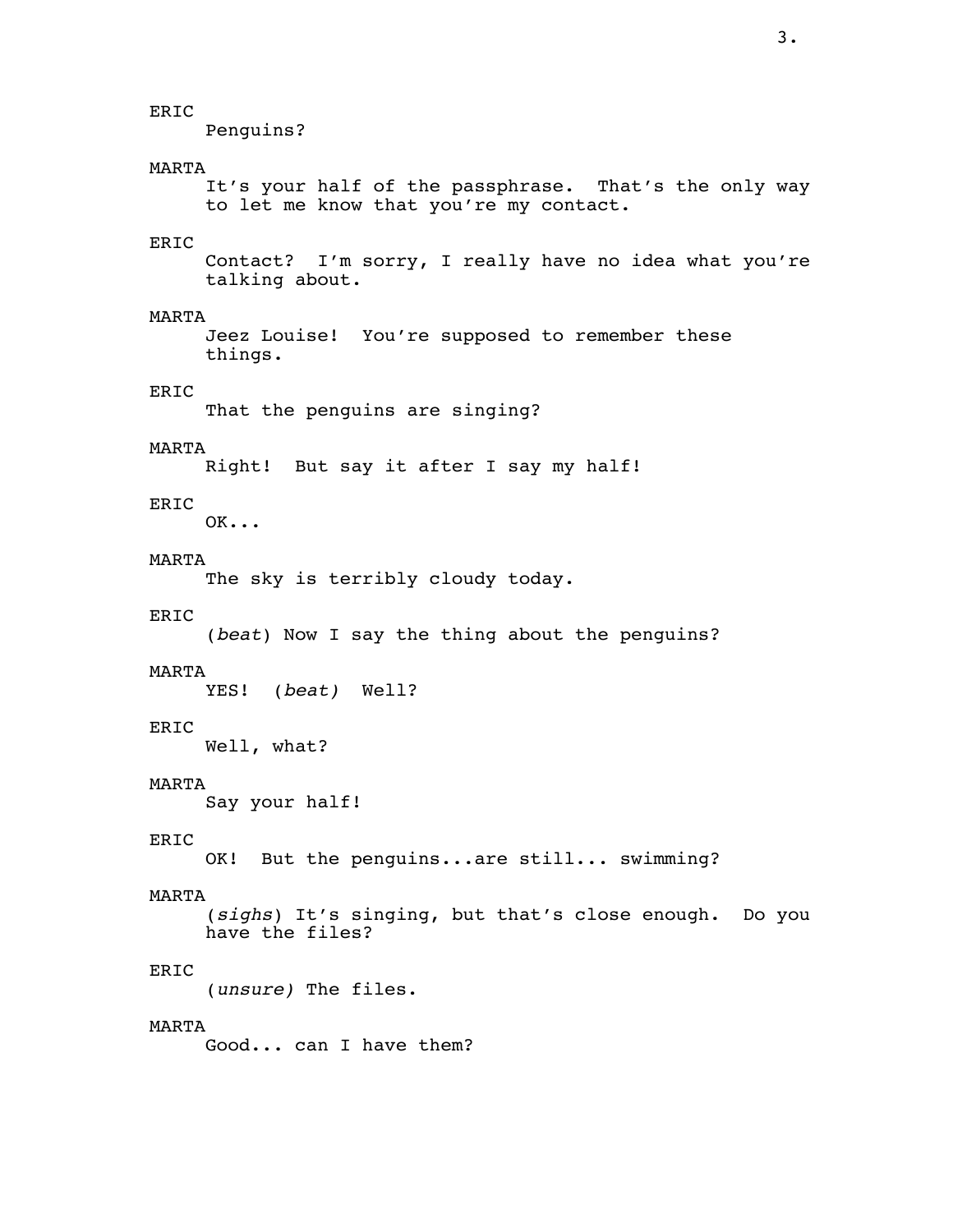What?

### MARTA

The files.

# ERIC

The files?

# MARTA

The files!

### ERIC

What are you talking about?

### MARTA

(*groans and slides off the bench*) Seriously?

# ERIC

I'm sure you mean well, but I don't think...

MARTA<br>OK, OK. This is how it works (pulls out a reporter OK, OK. This is how it works (*pulls out a reporter style notebook and flips through pages)* First, I need to identify my target. Check. Second, make contact. Done. Third, confirm identity... the sky is terribly cloudy... yaddah, yaddah, yaddah. We did that.

# ERIC

I guess?

### MARTA

 Which leaves step four: collect top secret files from the target. (*beat)* And, (*beat)* step five. But that's not important. So, you see? I need the files.

# ERIC

Step five?

### MARTA

What?

### ERIC

You mentioned a step five...

# MARTA

I did?

### ERIC

I'm pretty sure you did.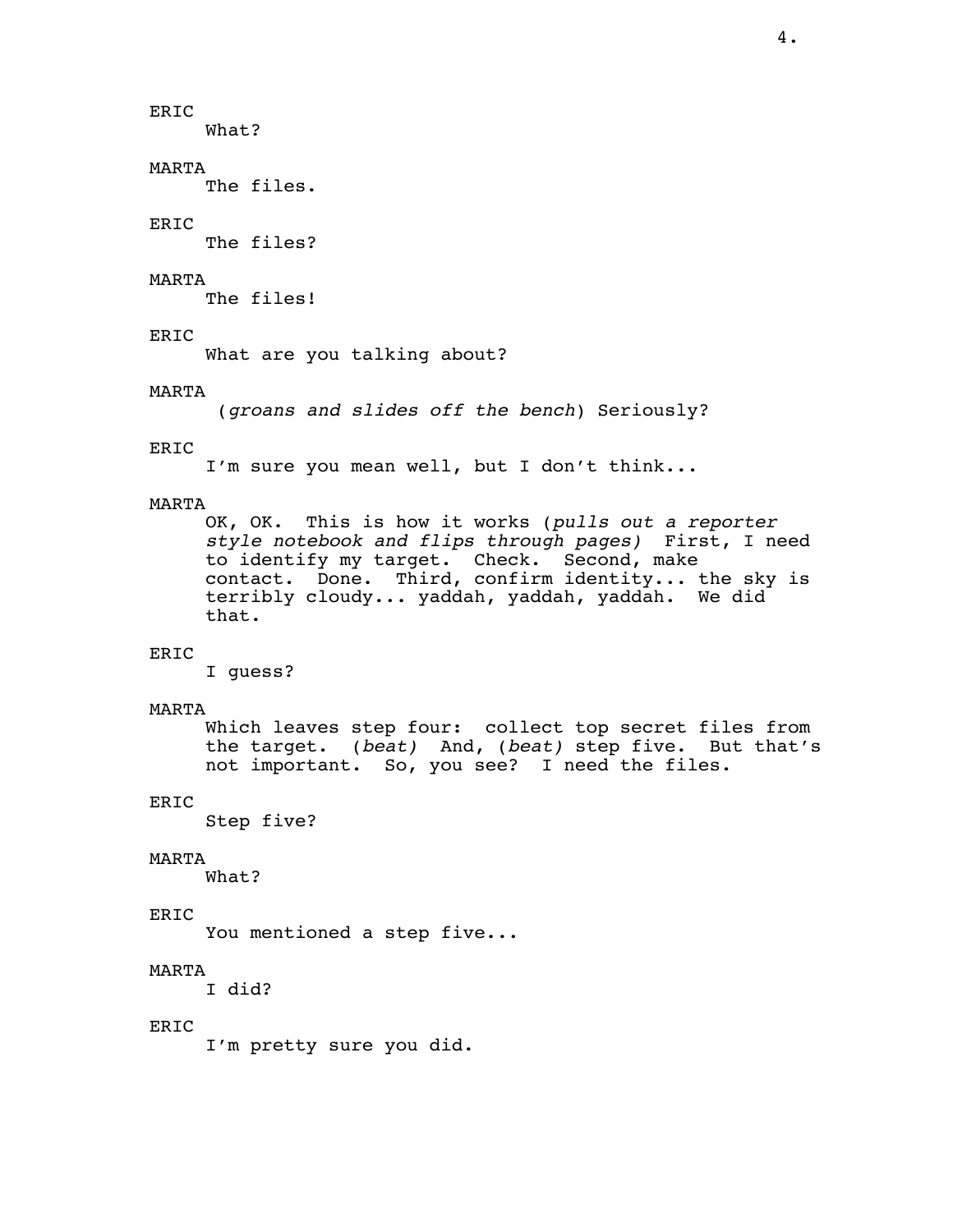# MARTA

I don't think I'd do that.

### ERIC

What can I say?

### MARTA

About what?

# ERIC

What?

# MARTA

 You asked what you could say--I'm sure you could say a lot of things... say about the weather, or maybe the Red Sox... or about the top secret files I need!

### ERIC

Look, I don't know who you are-

### MARTA

But we've already confirmed-

# ERIC

 Let me finish. (*She sits back)* I don't know who you are-

# MARTA

But-

### ERIC

 (*holding up a hand)* I don't know who you are. I don't know anything about any files. I'm here eating lunch.

### MARTA

Lunch?

### ERIC

 I work over there. (*beat)* In the office building across the street?

### MARTA

That's just your cover though.

## ERIC

 I wish. Do you think as a kid I dreamed that I'd grow up and be an actuary?

### MARTA

What's an actuary?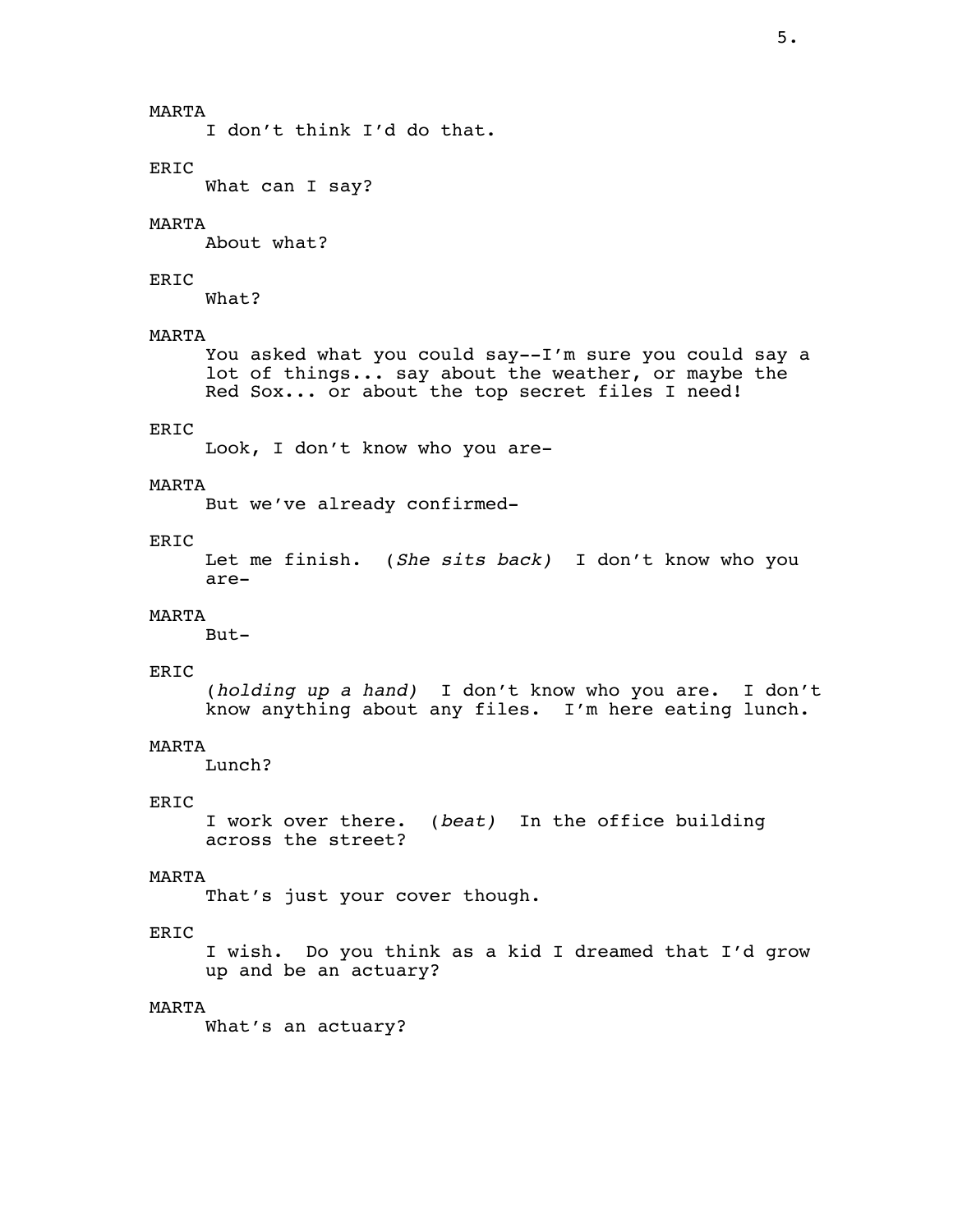(*beat)* An actuary is... well, it's like... so, insurance companies use probability... (*beat)* I use a computer a lot. And math. But I don't even like math math anymore.

### MARTA

Sounds boring.

### ERIC

It is.

### MARTA

So... you're not my contact?

### ERIC

Sorry.

### MARTA

Why did you say you were?

### ERIC

I don't think I did. You kind of-

### MARTA

 (touching her ear again) Sir? (*beat)* Yes, sir. There's a problem. (*Beat)* No, I don't have the files. He doesn't have them. (*Beat)* Well, sir, he's not my target after all. I was wrong.

 *At this point, SAM leaps up from her hiding place. She is furious. ERIC jumps up in surprise at her appearance and loses some of his food, or perhaps his briefcase.*

# SAM

Wrong!?

# ERIC

*(Simultaneously with MARTA*) Where did...

### MARTA

Yes sir, wrong.

### SAM

 How on Earth did you let this happen? You could have compromised the entire mission, agent!

### MARTA

I know, sir. I'm sorry, sir.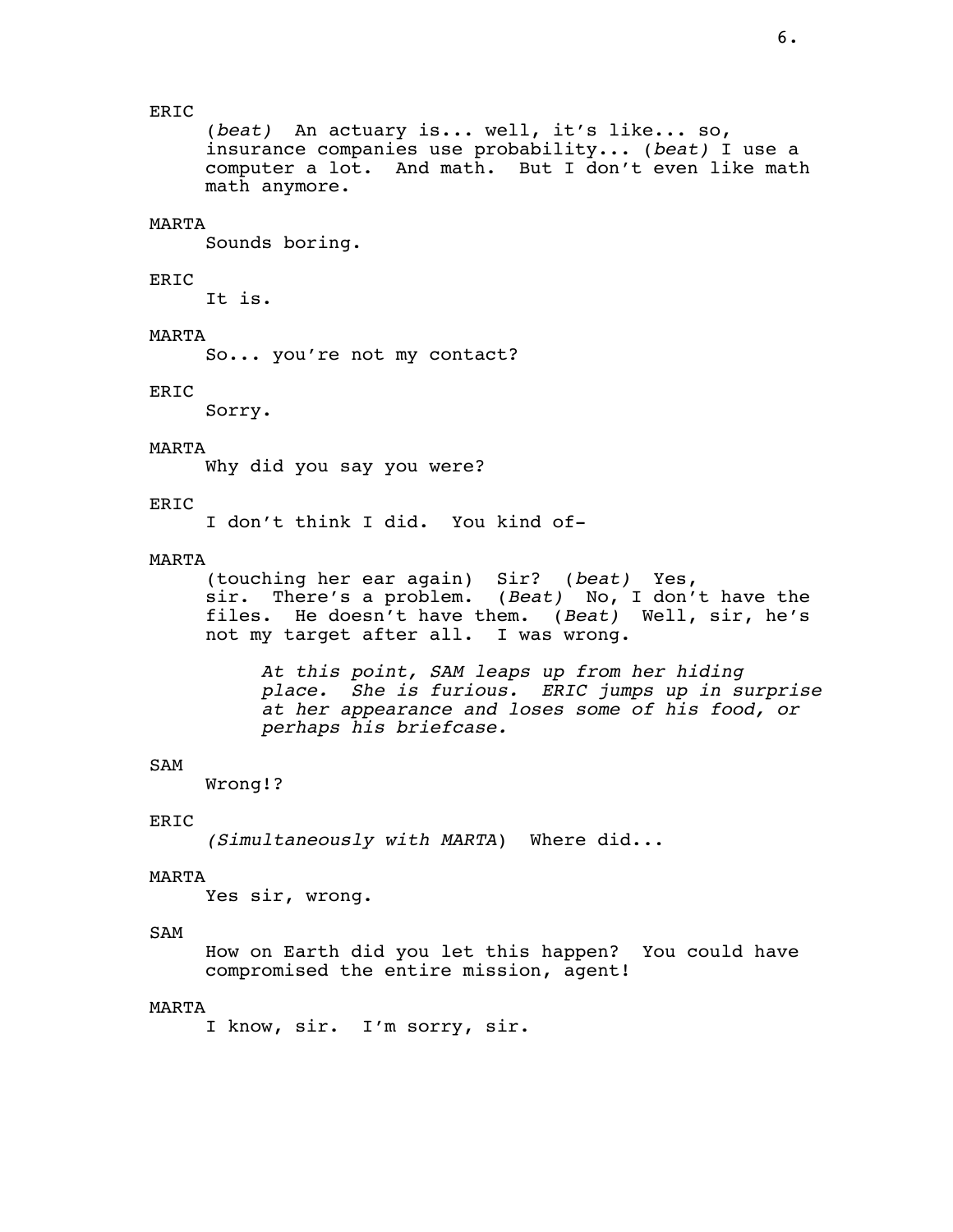7.

# SAM

 Do you want this to turn into another Providence Incident.

# MARTA

Sir!

# SAM

I didn't think so.

# MARTA

This is nothing like the Providence Incident!

# SAM

Isn't it?

# MARTA

There's not even an elephant! (*beat)* Unless...

# SAM

You see my point!

# MARTA

It won't happen again, sir!

# SAM

Just take care of it.

# MARTA

Sir?

# SAM

Clean up your mess and be done with it.

# ERIC

Ummm...

# MARTA

You mean...

# SAM

What do you think I mean? Follow the plan, agent.

# MARTA

Yes, sir.

# SAM

 (*storming off*) The incompetence I have to put up with. (*beat)* Spies!

# ERIC

Wow...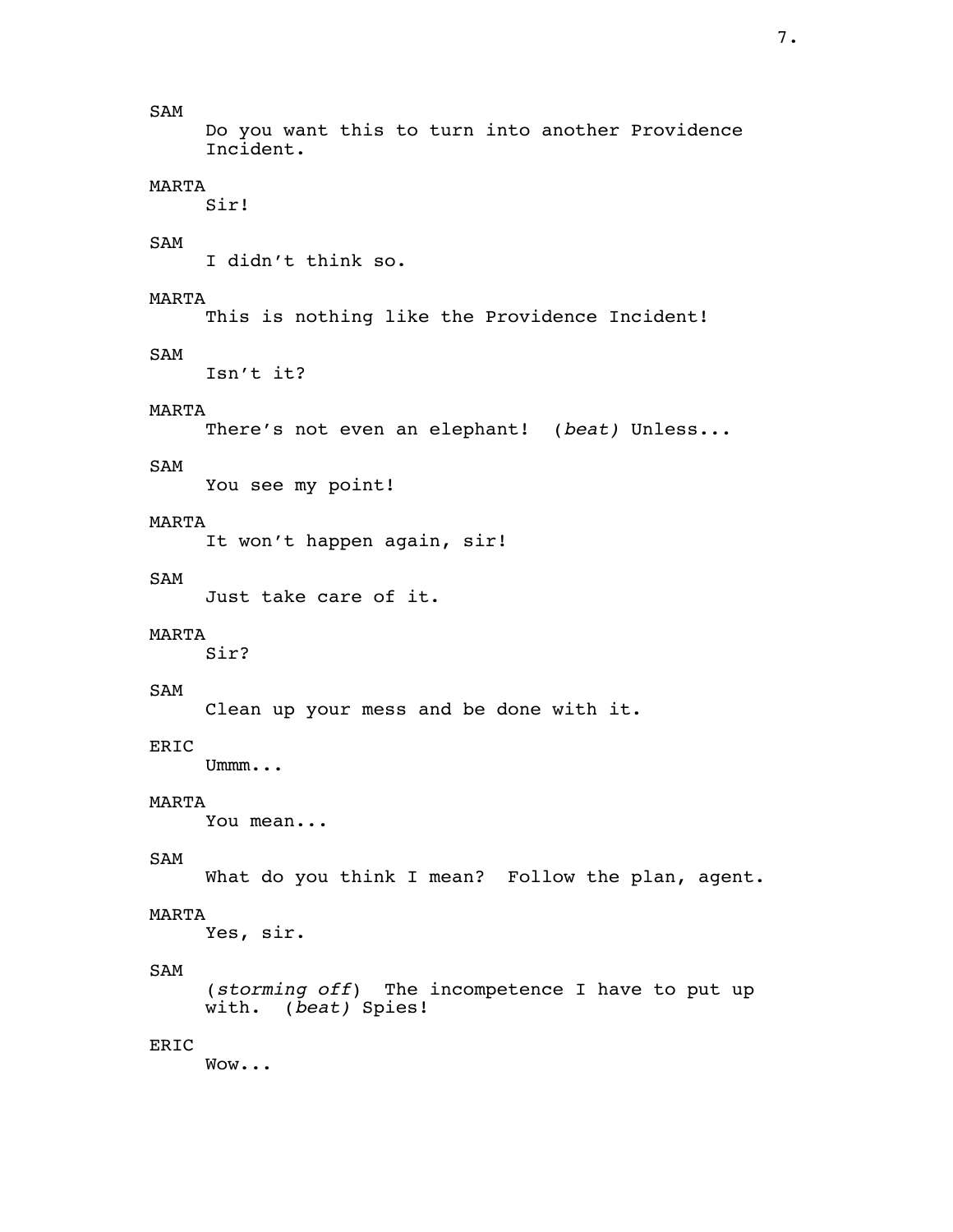MARTA

I'm so screwed.

### ERIC

That was your boss?

# MARTA

She's in charge of my division, yea.

# ERIC

And since you've talked to me...

# MARTA

I've got to, well, you see-

### ERIC

Clean up you mess?

## MARTA

Yea...

# ERIC

Which means?

# MARTA

That's step five.

### ERIC

Excuse me?

### MARTA

You asked what step five was.

# ERIC

I don't think I want to know.

### MARTA

 You really don't. (*She sits. Long beat as ERIC takes a bite of his apple)* I have to kill you and dispose of the body. (ERIC does a spit take, covering MARTA in apple) What was that for?!

### ERIC

What was that for? You said you were going to kill me!

### MARTA

I'm going to kill you?

### ERIC

That's what you said!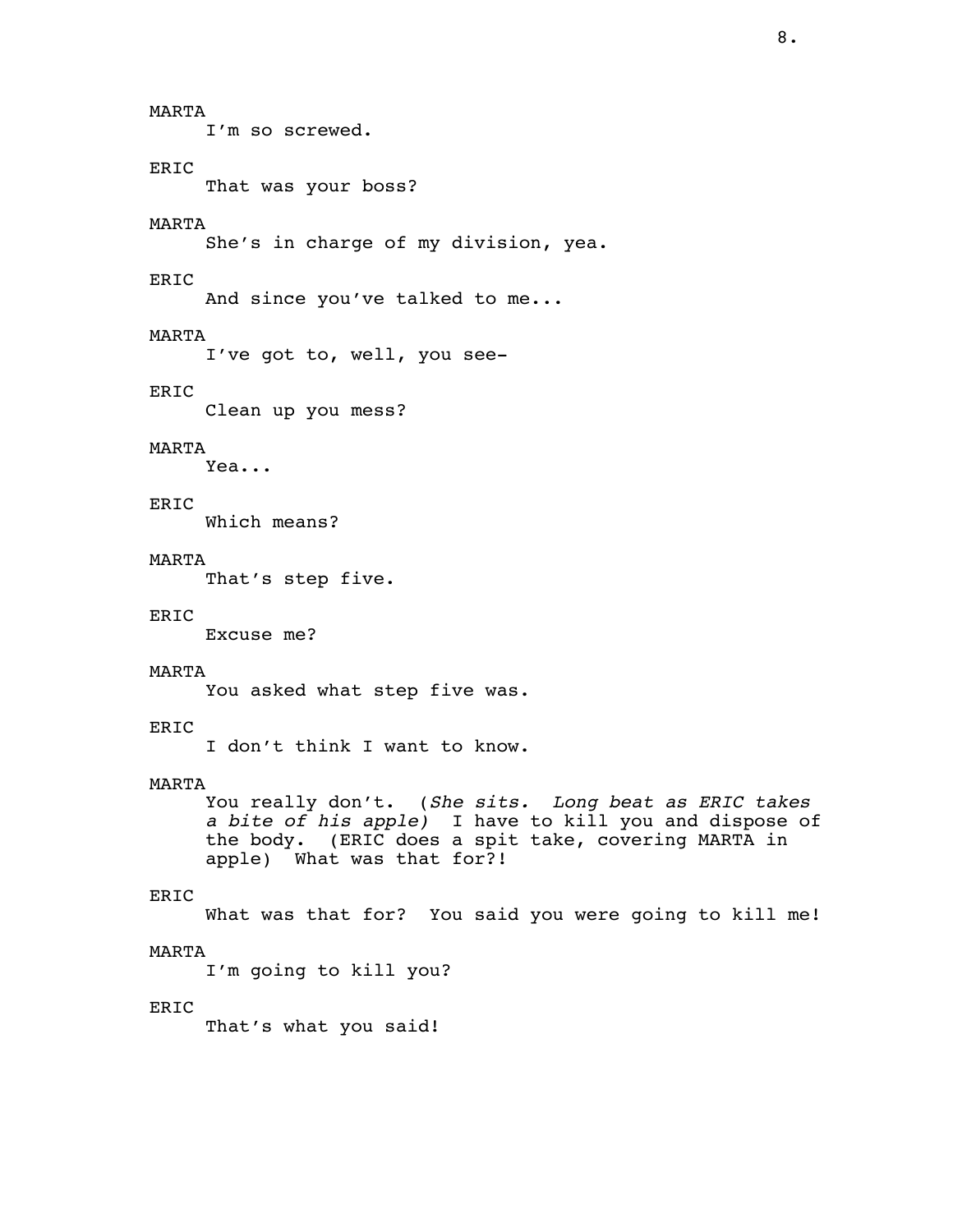I really don't think I'd say something like that. That sounds awfully mean.

# ERIC

So, I misheard you?

### MARTA

 (*casually) And*, if I was going to kill you, I wouldn't tell you anything, I'd just do it.

# ERIC

What!?

### MARTA

I'm a spy. That's what we do. Spy stuff.

### ERIC

You're going to kill me!

### MARTA

What? No!

### ERIC

But you said...

### MARTA

Technically, Agent 23 said.

### ERIC

Agent 23?

# MARTA

My... supervisor.

# ERIC

Then, you're not going to kill me?

### MARTA

No! That's gross! Plus... you're pretty cool.

### ERIC

I am?

### MARTA

 I mean you convinced me that you were a spy--I'm not easily fooled, you know. (*beat)* I'm kind of a pro.

### ERIC

Really?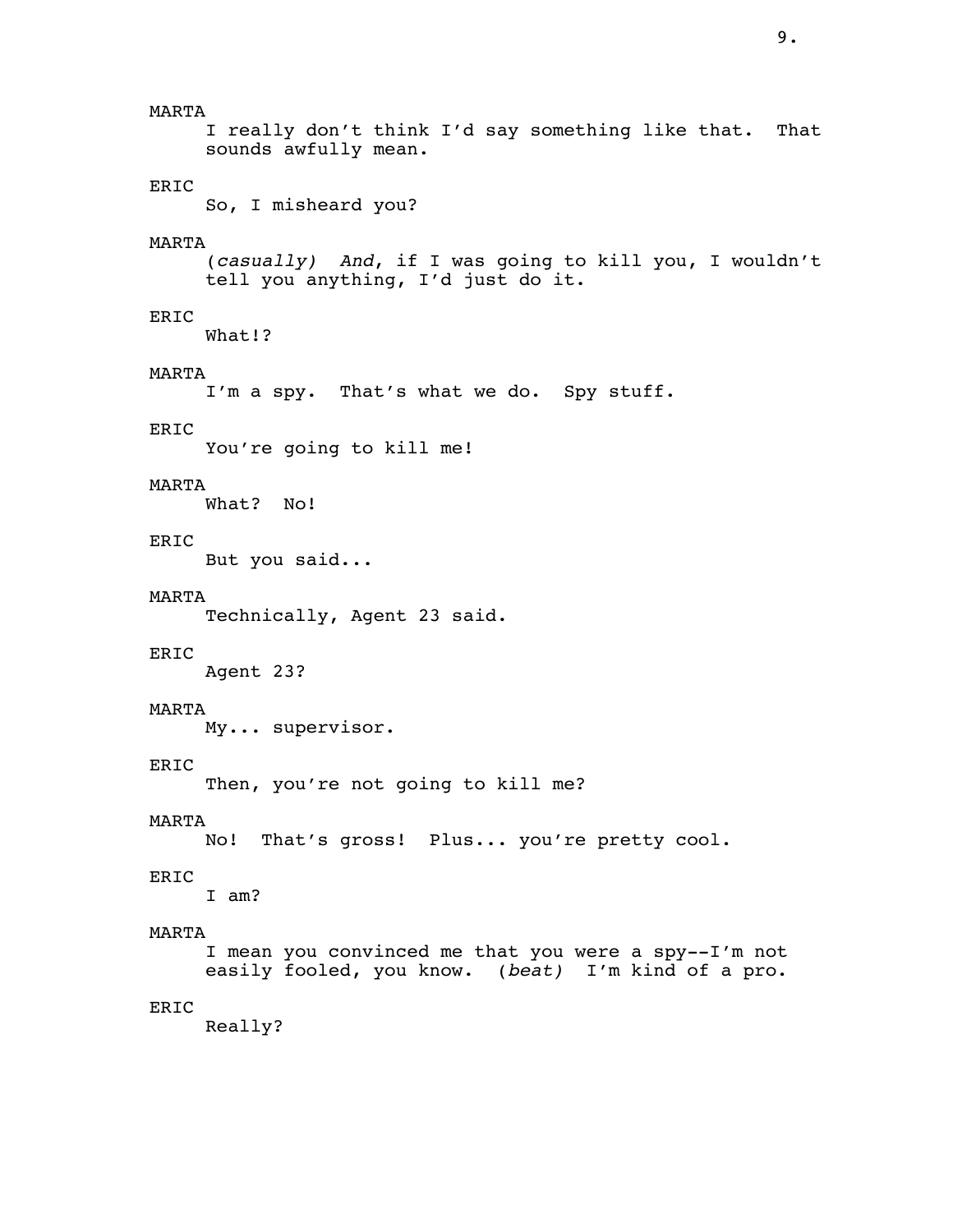MARTA Yeah. I'd say that makes you totally cool. ERIC I don't think I've ever been called cool before. Nerdy. Weird. Nope, never cool. MARTA How come? ERIC Actuaries aren't exactly known for their... MARTA Cool-ocity? ERIC Actually, I don't think that's a word. MARTA (aside) I see what you mean. ERIC What? MARTA Never mind. ERIC Being cool isn't something that comes easily to me. MARTA I mean, I'd never have guessed that. ERIC Really? MARTA Really. ERIC Thanks. MARTA For what? ERIC Making me think that maybe I'm not just a dorky math nerd. MARTA Then why do you do it?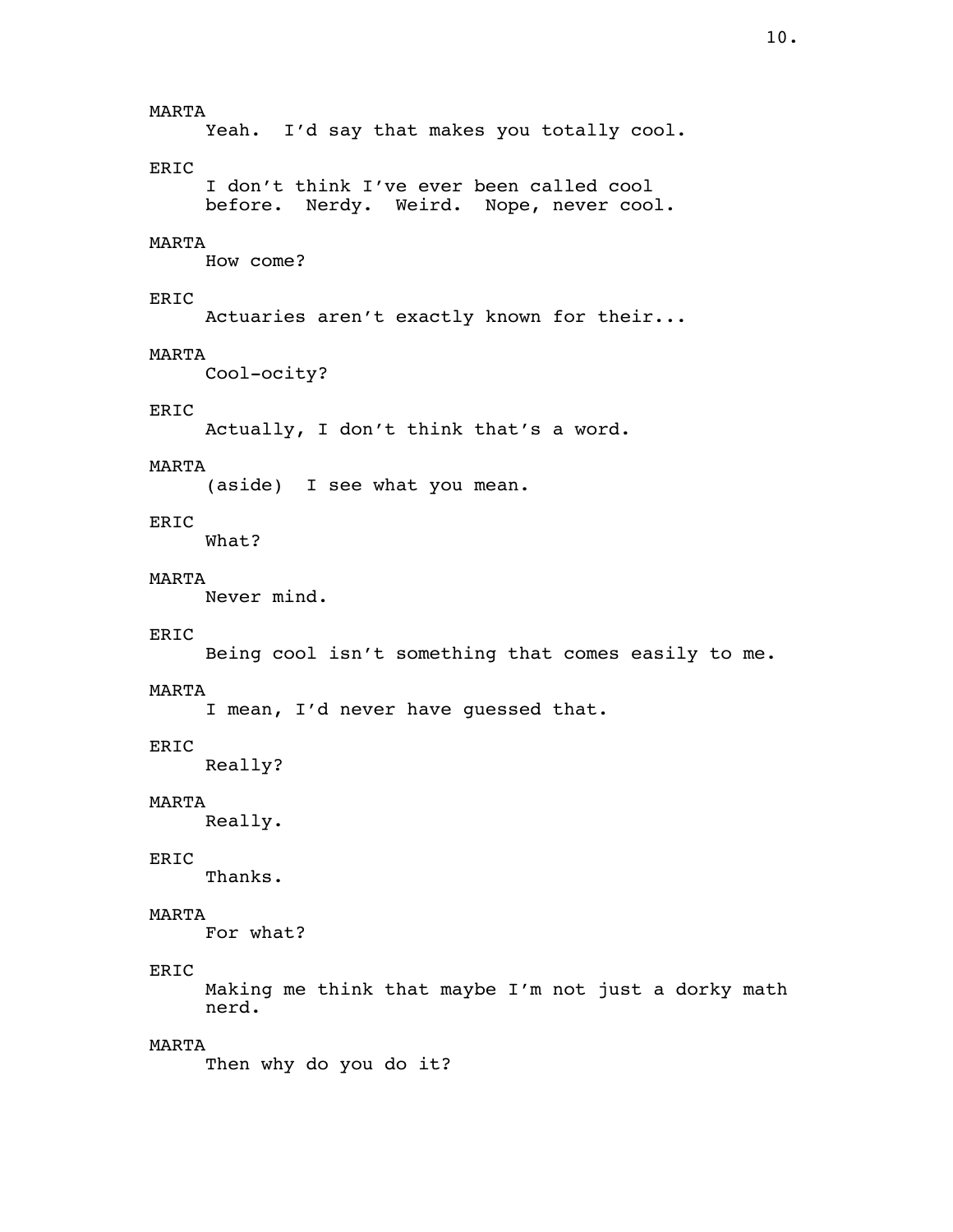Excuse me?

### MARTA

Why do something that you clearly don't like?

### ERIC

It's my job.

### MARTA

 Seems like a pretty lame excuse to me. I mean, I get all these cool gadgets, and an awesome watch. Ooh! And these totally badass glasses.

### ERIC

I have a laptop.

#### MARTA

 Mine is linked up with the SASWSN (said as a word). (*ERIC doesn't respond, MARTA clarifies because everyone should know this)* The Super Awesome Spies Worldwide Satellite Network?

### ERIC

You guys have your own satellite network?

### MARTA

 Of course! And you should see my SpyBook profile! (*goes to pull out an electronic device, but stops herself)* But...

# ERIC

But, what?

### MARTA

I guess, I can't actually show you.

### ERIC

Why not?

### MARTA

Because you're not, well, you know, actually a spy.

# ERIC

Oh.

# MARTA

Sorry.

### ERIC

It's OK. But you know, it *sounded* really cool and all.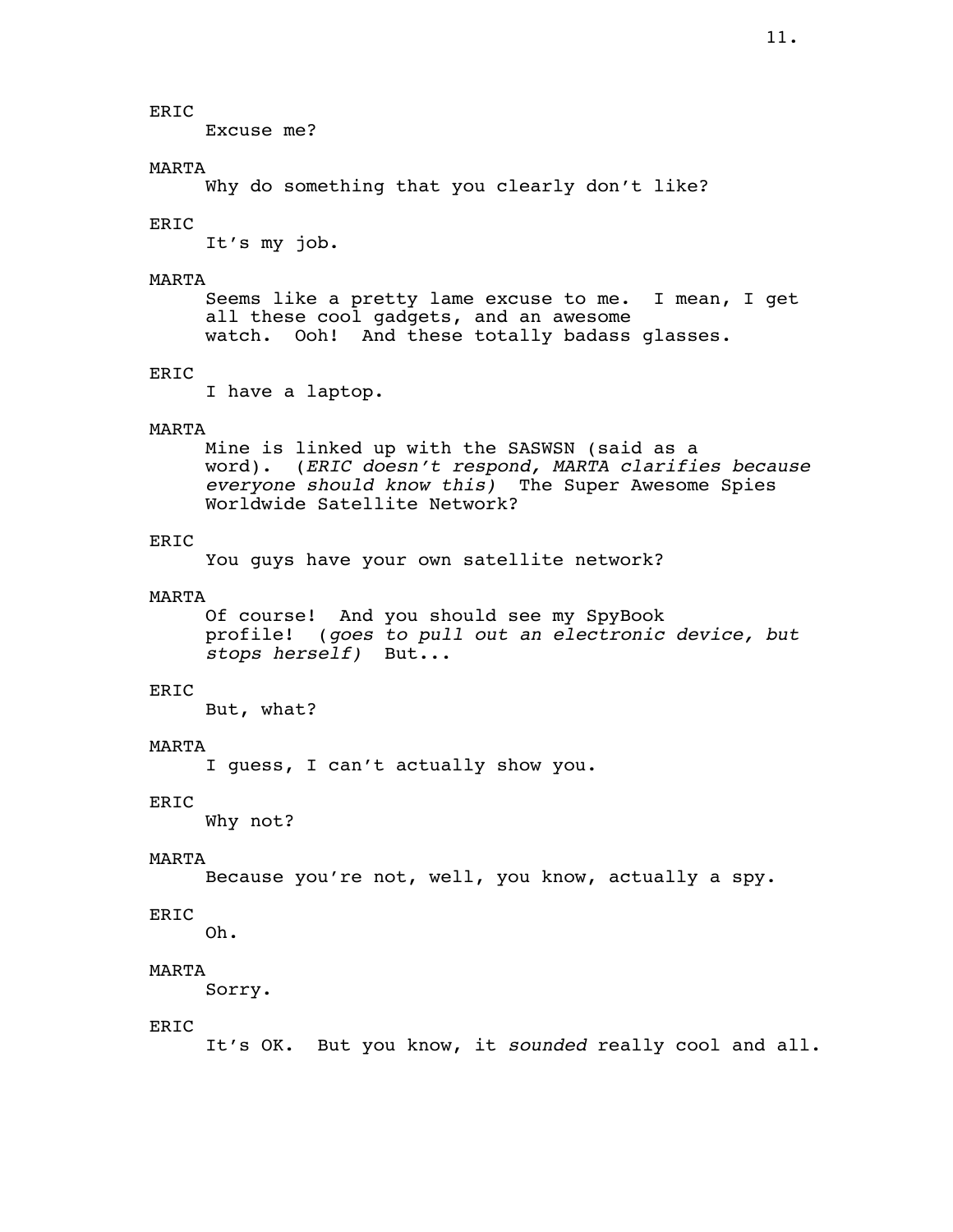It totally is. You can click on one of the tabs and it takes you to a section about my favorite weapons, and known aliases and eliminated targets. I have seven!

### ERIC

You've killed seven people?

### MARTA

 No! I have seven known aliases. I'm more of an information spy. It's because I'm good at hiding and being wicked secret.

### ERIC

Wicked secret?

### MARTA

Yep. (*beat)* You know, you should come out sometime.

### ERIC

Come out?

# MARTA

 Totally! I'm hitting up Cyprus next week to check on some eco-terrorists.

### ERIC

Wow. That sounds pretty exciting.

### MARTA

You should come with me!

# ERIC

What?

# MARTA

I can just tell Agent 23 that I recruited you!

# ERIC

I can't.

### MARTA

Why not?

### ERIC

 I mean it sounds great and everything, but I can't just leave work--

### MARTA

You don't even like work!